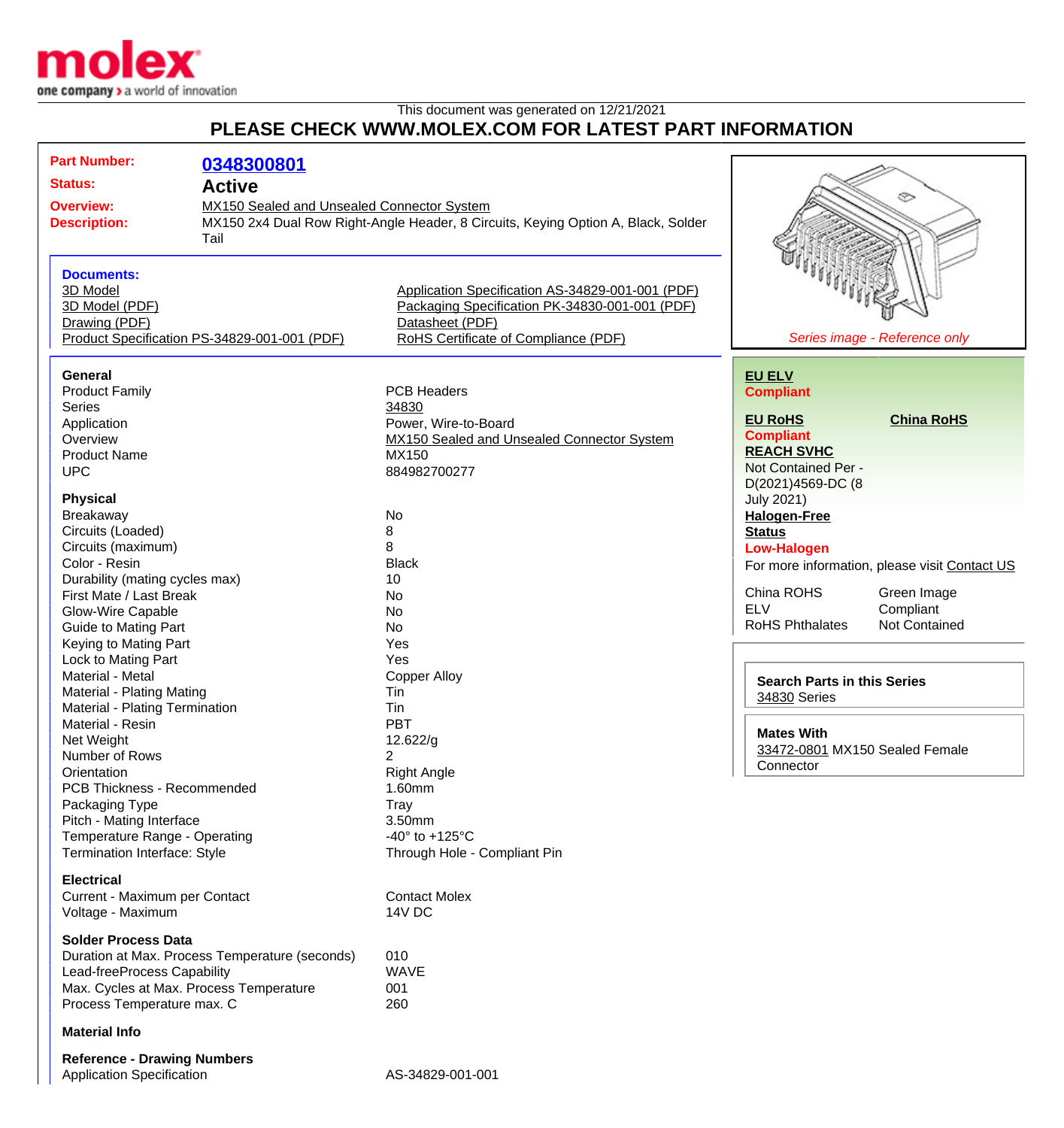This document was generated on 12/21/2021 **PLEASE CHECK WWW.MOLEX.COM FOR LATEST PART INFORMATION**